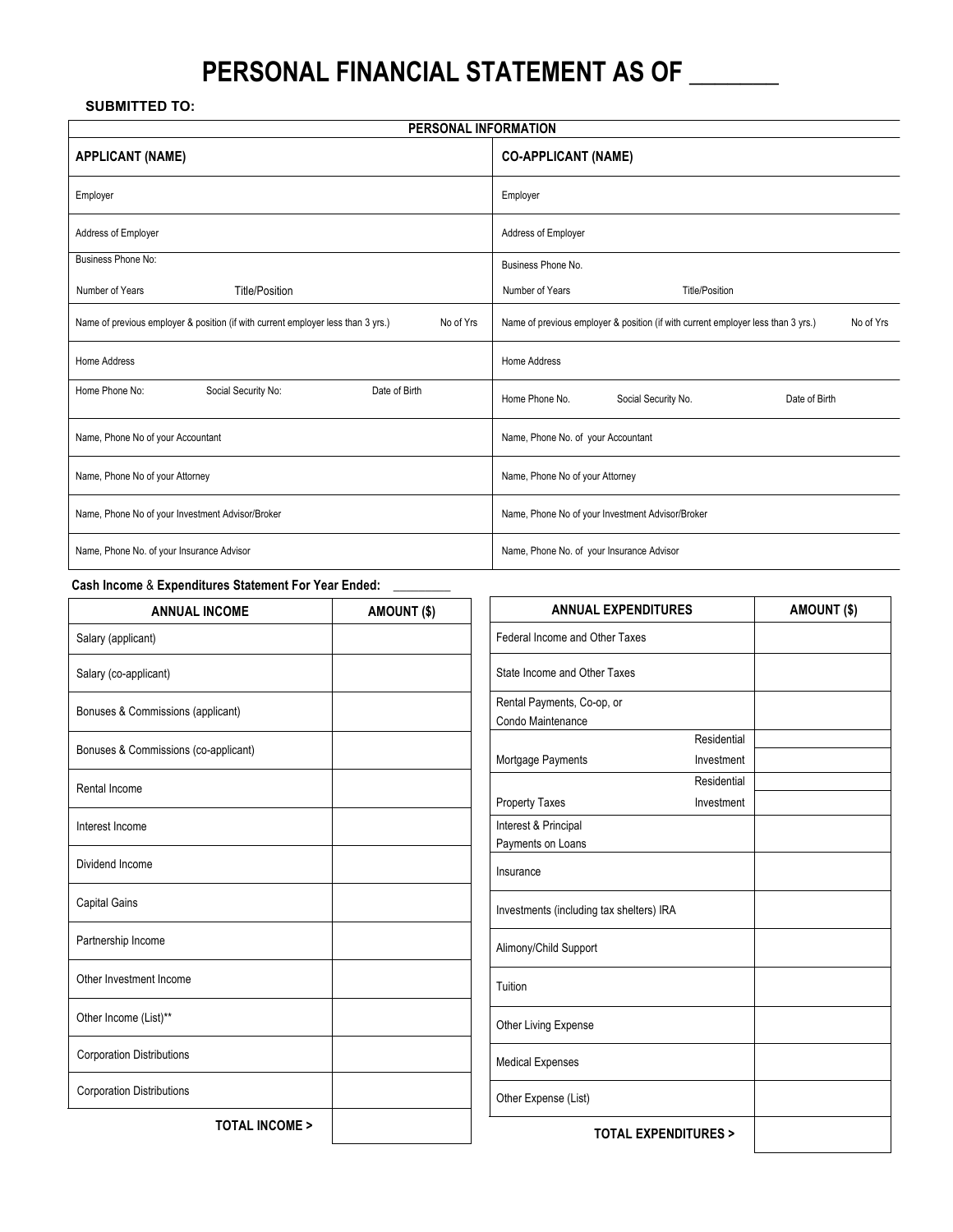| <b>ASSETS</b>                                              | AMOUNT (\$) | <b>LIABILITIES</b>                        | AMOUNT (\$) |
|------------------------------------------------------------|-------------|-------------------------------------------|-------------|
| Cash in this Bank                                          |             | Notes Payable to this Bank                |             |
| (including money market accounts, CDs)                     |             | Secured                                   |             |
| Cash in Other Financial Institutions                       |             | Unsecured                                 |             |
| (including money market accounts, CDs)                     |             | Notes Payable to Others (Schedule E)      |             |
|                                                            |             | Secured                                   |             |
|                                                            |             | Unsecured                                 |             |
|                                                            |             | Accounts Payable (Including credit cards) |             |
|                                                            |             | Margin Accounts                           |             |
| Readily Marketable Securities (Schedule A)                 |             | Notes Due: Partnership (Schedule)         |             |
| Non-Readily Marketable Securities (Schedule A)             |             | Taxes Payable                             |             |
| <b>Accounts and Notes Receivable</b>                       |             | Mortgage Debt (Schedule C)                |             |
| Net Cash Surrender Value of Life Insurance (Schedule B)    |             | Life Insurance Loans (Schedule B)         |             |
| Residential Real Estate (Schedule C)                       |             | Other Liabilities (List):                 |             |
| Real Estate Investments (Schedule C)                       |             |                                           |             |
| Partnerships / PC Interests (Schedule D)                   |             |                                           |             |
| IRA, Keogh, Profit-Sharing & Other Vested Retirement Accts |             |                                           |             |
| Deferred Income (number of years deferred)                 |             |                                           |             |
| Personal Property (including automobiles)                  |             |                                           |             |
| Other Assets (List):                                       |             |                                           |             |
|                                                            |             |                                           |             |
|                                                            |             |                                           |             |
|                                                            |             |                                           |             |
|                                                            |             | <b>TOTAL LIABILITIES</b>                  |             |
|                                                            |             | <b>NET WORTH</b>                          |             |
|                                                            |             |                                           |             |
|                                                            |             |                                           |             |

| <b>CONTINGENT LIABILITIES</b>                                                                          | <b>YES</b> | <b>NO</b> | <b>AMOUNT</b> |
|--------------------------------------------------------------------------------------------------------|------------|-----------|---------------|
| Are you a guarantor, co-maker, or endorser for any debt of an individual, corporation, or partnership? |            |           |               |
| Do you have any outstanding letters of credit or surety bonds?                                         |            |           |               |
| Are there any suits or legal actions pending against you?                                              |            |           |               |
| Are you contingently liable on any lease or contract?                                                  |            |           |               |
| Are any of your tax obligations past due?                                                              |            |           |               |
| What would be your total estimated tax liability if you were to sell your major assets?                |            |           |               |
| If yes for any of the above, give details?                                                             |            |           |               |

## **Schedule A – ALL Securities (including non-money market mutual funds)**

| No. of Shares<br>(Stock) or Face<br>Value (Bonds) | <b>DESCRIPTION</b>                                                                   | OWNER(S) | WHERE HELD | COST | <b>CURRENT</b><br><b>MARKET VALUE</b> |            | PLEDGED   |
|---------------------------------------------------|--------------------------------------------------------------------------------------|----------|------------|------|---------------------------------------|------------|-----------|
|                                                   | READILY MARKETABLE SECURITIES (including U.S. Governments and Municipals)            |          |            |      |                                       | <b>YES</b> | <b>NO</b> |
|                                                   |                                                                                      |          |            |      |                                       |            |           |
|                                                   |                                                                                      |          |            |      |                                       |            |           |
|                                                   |                                                                                      |          |            |      |                                       |            |           |
|                                                   |                                                                                      |          |            |      |                                       |            |           |
|                                                   |                                                                                      |          |            |      |                                       |            |           |
|                                                   |                                                                                      |          |            |      |                                       |            |           |
|                                                   |                                                                                      |          |            |      |                                       |            |           |
|                                                   |                                                                                      |          |            |      |                                       |            |           |
|                                                   |                                                                                      |          |            |      |                                       |            |           |
|                                                   |                                                                                      |          |            |      |                                       |            |           |
|                                                   | NON-READILY MARKETABLE SECURITIES (closely held, thinly traded, or restricted stock) |          |            |      |                                       |            |           |
|                                                   |                                                                                      |          |            |      |                                       |            |           |
|                                                   |                                                                                      |          |            |      |                                       |            |           |
|                                                   |                                                                                      |          |            |      |                                       |            |           |
|                                                   |                                                                                      |          |            |      |                                       |            |           |
|                                                   |                                                                                      |          |            |      |                                       |            |           |

If not enough space, attach a separate schedule or brokerage statement and enter totals only.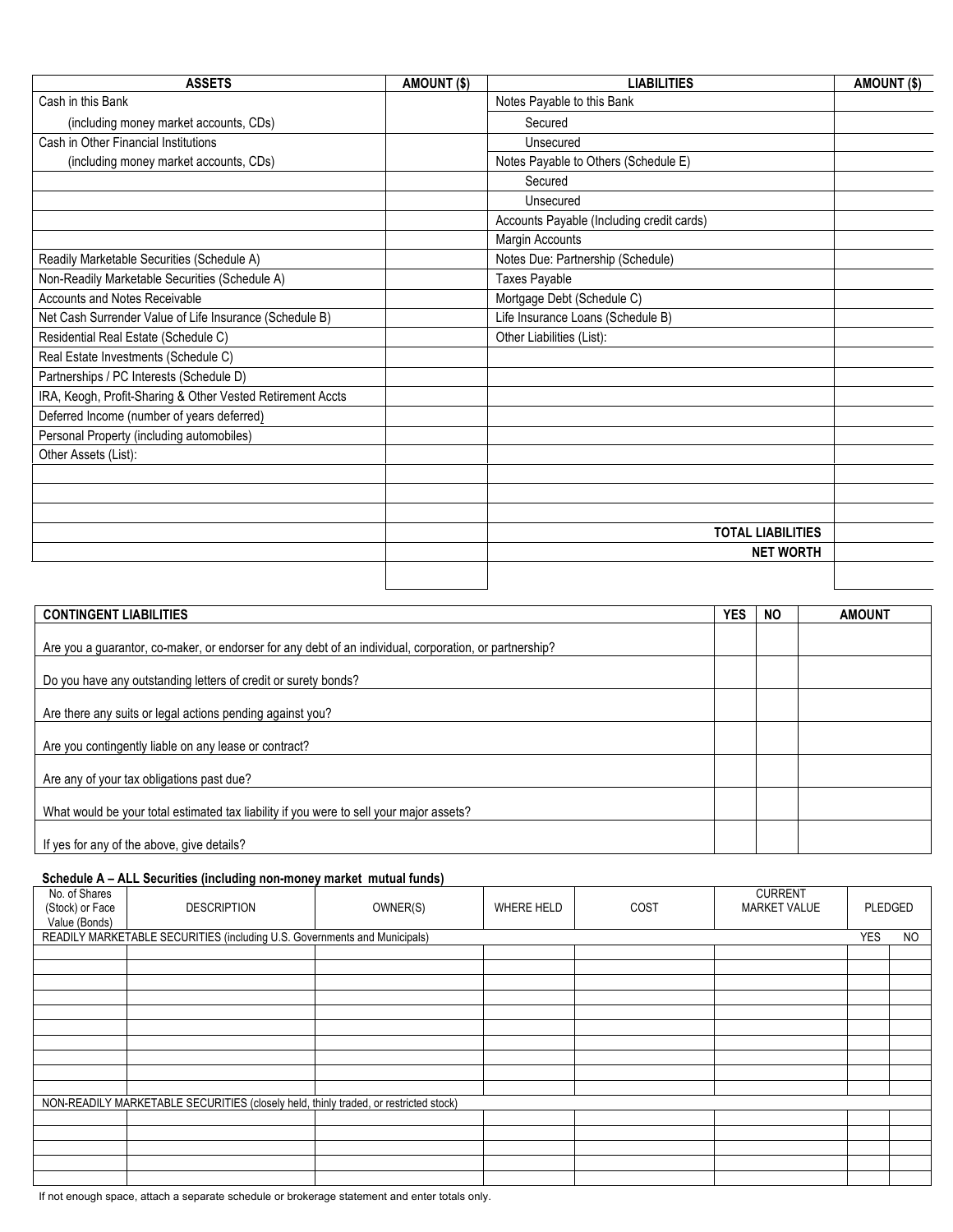| <b>Schedule B - Insurance</b>                      |                             |                |             |                            |                    |           |  |  |
|----------------------------------------------------|-----------------------------|----------------|-------------|----------------------------|--------------------|-----------|--|--|
| Life Insurance (use additional sheet if necessary) |                             |                |             |                            |                    |           |  |  |
| Insurance Company                                  | Face<br>Amount of<br>Policy | Type of Policy | Beneficiary | Cash<br>Surrender<br>Value | Amount<br>Borrowed | Ownership |  |  |
|                                                    |                             |                |             |                            |                    |           |  |  |
|                                                    |                             |                |             |                            |                    |           |  |  |
|                                                    |                             |                |             |                            |                    |           |  |  |
|                                                    |                             |                |             |                            |                    |           |  |  |

| <b>Disability</b><br>⊺Insurance                               | Applicant | Applican<br>⊶-ں ب |
|---------------------------------------------------------------|-----------|-------------------|
| $\cdots$<br>Distribution<br>` if Disabled<br>10nthiv<br>اשועו |           |                   |
| Years<br>Covered<br>∴ Number <b>o</b> *                       |           |                   |

| Schedule C - Personal Residence & Real Estate Investments Mortgage Debt (majority ownership only) |                |      |                   |                 |                            |                       |                          |                    |        |
|---------------------------------------------------------------------------------------------------|----------------|------|-------------------|-----------------|----------------------------|-----------------------|--------------------------|--------------------|--------|
| <b>Personal Residence</b><br><b>Property Address</b>                                              | Legal<br>Owner | Year | Purchase<br>Price | Market<br>Value | Present<br>Loan<br>Balance | Inter-<br>est<br>Rate | Loan<br>Maturity<br>Date | Monthly<br>Payment | Lender |
|                                                                                                   |                |      |                   |                 |                            |                       |                          |                    |        |
|                                                                                                   |                |      |                   |                 |                            |                       |                          |                    |        |
|                                                                                                   |                |      |                   |                 |                            |                       |                          |                    |        |
|                                                                                                   |                |      |                   |                 |                            |                       |                          |                    |        |
| Investment                                                                                        | legal<br>Owner | Year | Purchase<br>Price | Market<br>Value | Present<br>Loan<br>Balance | Inter-<br>est<br>Rate | Loan<br>Maturity<br>Date | Monthly            | Lender |
| <b>Property Address</b>                                                                           |                |      |                   |                 |                            |                       |                          | Payment            |        |
|                                                                                                   |                |      |                   |                 |                            |                       |                          |                    |        |
|                                                                                                   |                |      |                   |                 |                            |                       |                          |                    |        |
|                                                                                                   |                |      |                   |                 |                            |                       |                          |                    |        |

|                                        | Schedule D – Partnerships (less than majority ownership for real –estate partnerships) |      |                  |                                |                                                    |                               |  |  |  |
|----------------------------------------|----------------------------------------------------------------------------------------|------|------------------|--------------------------------|----------------------------------------------------|-------------------------------|--|--|--|
| Type of Investment                     | Date of<br>Initial<br>Investment                                                       | Cost | Percent<br>Owned | <b>Current Market</b><br>Value | Balance Due on<br>Partnership:<br>Notes, Cash Call | Final<br>Contribution<br>Date |  |  |  |
| Business/Professional (Indicate name): |                                                                                        |      |                  |                                |                                                    |                               |  |  |  |
|                                        |                                                                                        |      |                  |                                |                                                    |                               |  |  |  |
|                                        |                                                                                        |      |                  |                                |                                                    |                               |  |  |  |
|                                        |                                                                                        |      |                  |                                |                                                    |                               |  |  |  |
|                                        |                                                                                        |      |                  |                                |                                                    |                               |  |  |  |
| Investments (Including Tax Shelters):  |                                                                                        |      |                  |                                |                                                    |                               |  |  |  |
|                                        |                                                                                        |      |                  |                                |                                                    |                               |  |  |  |
|                                        |                                                                                        |      |                  |                                |                                                    |                               |  |  |  |
|                                        |                                                                                        |      |                  |                                |                                                    |                               |  |  |  |
|                                        |                                                                                        |      |                  |                                |                                                    |                               |  |  |  |
|                                        |                                                                                        |      |                  |                                |                                                    |                               |  |  |  |

Note: For investments which represent a material portion of your total assets, please include the relevant financial statements or tax returns, or in the case of partnership investments or S-corporations, schedule K-1s.

| partneromp invocantonto or o corporations, concadio it is: |                  |  |                |     |         |            |          |          |         |
|------------------------------------------------------------|------------------|--|----------------|-----|---------|------------|----------|----------|---------|
|                                                            |                  |  |                |     |         |            |          |          |         |
| <b>Schedule E - Notes Payable</b>                          |                  |  |                |     |         |            |          |          |         |
| Due to                                                     |                  |  |                |     | Secured |            | Interest |          | Unpaid  |
|                                                            | Type of Facillty |  | Amount of line | Yes | No      | Collateral | Rate     | Maturity | Balance |
|                                                            |                  |  |                |     |         |            |          |          |         |
|                                                            |                  |  |                |     |         |            |          |          |         |
|                                                            |                  |  |                |     |         |            |          |          |         |
|                                                            |                  |  |                |     |         |            |          |          |         |